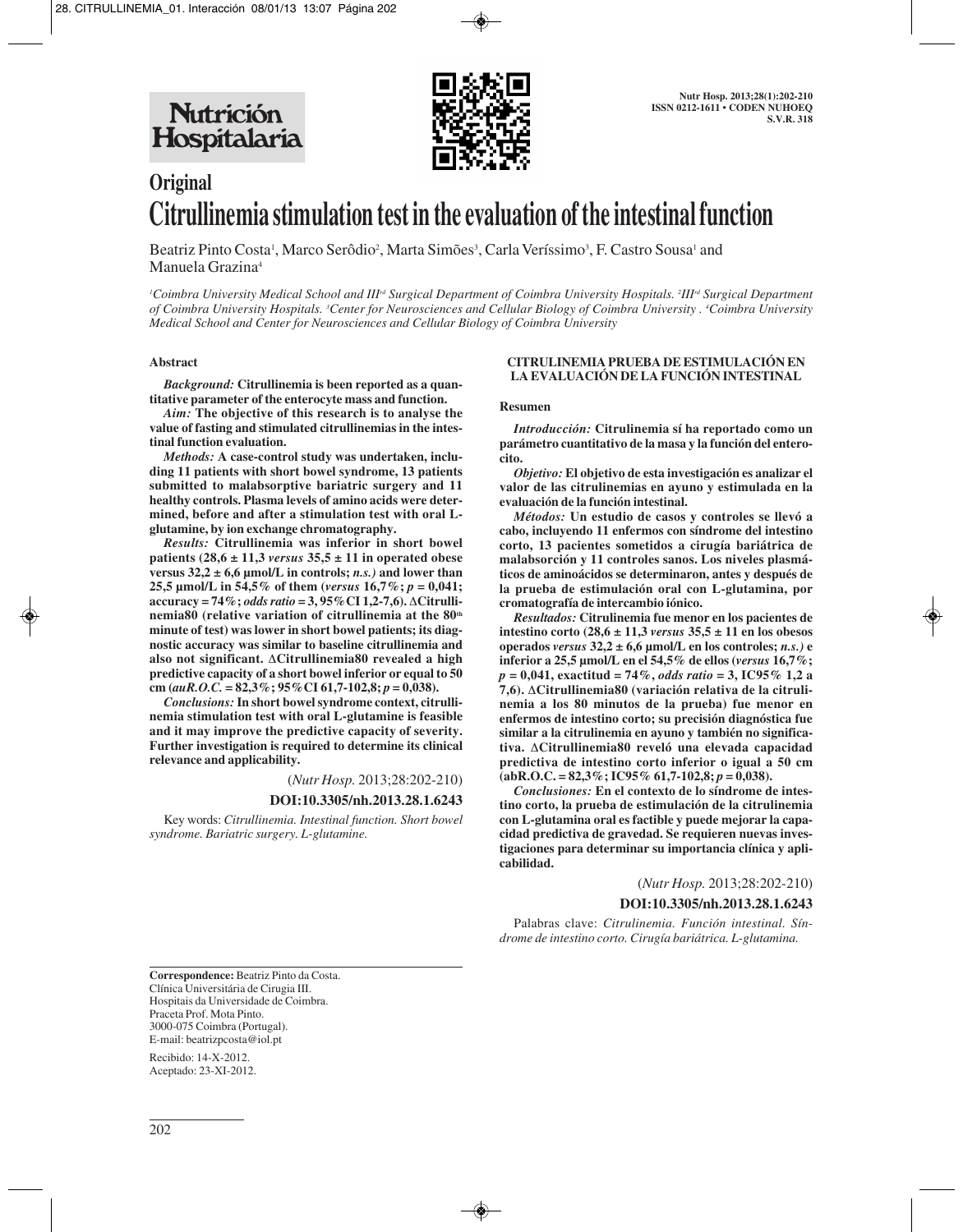# **Abbreviations**

BMI: Body mass index. auROC: Area under the "receiver operating characteristic curve". 95%CI: 95% Confidence interval. n.s.: statistically not significant. vs: versus.

# **Introduction**

Several authors suggest that citrullinemia may constitute an objective, quantitative, reproducible and simple parameter of the functional enterocyte mass, independent of the nutritional status, the presence of local inflammation and the etiology of the lesion, in different ages and pathologies (such as short bowel syndrome, villous atrophy, radio and chemotherapy enteropathies and acute rejection of small bowel transplant)<sup>1-3</sup>.

Indeed, in the human, citrulline is a non-protein amino acid that results from the enterocyte mitochondrial metabolism of glutamine, particularly in the proximal small bowel, at the upper and medium part of the villi<sup>1,2,4</sup>. After synthesis, regulated by pyrroline 5-carboxylate synthase, an enzyme almost exclusive of the enterocytes, citrulline is released in the portal circulation and converted to arginine in the kidneys1,2,4-6. The intestine represents the main source of circulating citrulline<sup>1,2,4-6</sup>.

Various studies demonstrated that citrullinemia is correlated with intestinal length, mass and absorptive function, in adults and children<sup>1,2,7</sup>. In short bowel syndrome, it seems to represent an important predictive factor of irreversible intestinal failure and a parameter for monitorization of the physiological adaptation and the surgical rehabilitation $1,2,8-10$ .

Despite favorable reports associating fasting citrullinemia to the degree of functional enterocyte mass reduction in various small bowel disorders, some limitations have been highlighted. Several authors<sup>1,11-13</sup> emphasized the inconsistent correlation between citrullinemia and intestinal absorption of macro and micronutrients, even in cases of successful dietetic and pharmacological rehabilitation; although absorption constitutes a complex integrated process influenced by other factors (as biliopancreatic secretions, digestive motility and colonic mucosa), various methodological aspects of those studies might have interfere with the conclusions and citrulline remains regarded as an indicator of the integrity and functionality of the enterocytes<sup>1</sup>, specially of duodenum and jejunum. Precise determination of diagnostic and prognostic thresholds of citrullinemia is also required owing to the overlapping of values with apparently different clinical significances8,10. Furthermore, plasma citrulline concentrations seem to reflect predominantly the extremes of the disease spectrum and, in cases of intermediate severity as those of small bowel syndrome with residual intestine between 50 and 150 cm, fasting citrullinemia may

be insufficiently discriminative for use in the individual  $context<sup>1,10,11</sup>$ . A dynamic evaluation of the citrullinemia production, using a stimulation test with exogenous glutamine, may improve the discriminative accuracy and overcome some of the referred limitations.

# **Objectives**

The objective of present study is to determine the value of fasting citrullinemia and citrullinemia stimulation test in the intestinal function evaluation.

# **Material and methods**

This study included adult patients with short bowel syndrome (defined as a postduodenal small bowel remnant length inferior to  $200 \text{ cm}^{10,14}$ ) consequent to massive enterectomy; patients subjected to malabsorptive bariatric surgery (including gastric by-pass and duodenal switch), with a follow-up period of at least six months and a control group of healthy individuals, with 18 to 75 years-old, body mass index between 18,5 and 35 Kg/m2 , stable body weight in the last six months (variation inferior to 5%) and without exclusion criteria. The exclusion criteria included urea cycle or citrulline metabolism disorders, renal insufficiency (creatininemia  $\geq 1.8$  mg/dL), previous hepatic or pancreatic surgery, pregnancy and lactation, in all groups; known digestive disease, previous digestive surgery (except appendicectomy), uncontrolled diabetes *mellitus,* autoimmune disease, acquired immunodeficiency syndrome, significant organ insufficiency, severe metabolic stress, use of glucocorticoids, intestinal transit modulators or microbiotics administration, medium chain triglycerides, glutamine or citrulline supplementation in the previous month, in control group.

In short bowel patients, the etiology, anatomic type, residual bowel characteristics (segment, length, integrity and transit continuity), evolution phase, adaptation grade (characterized by the degree and duration on nutritional support dependence<sup>10,14</sup>) and the eventual intestinal rehabilitation therapies were recorded. Length of residual post-duodenal small bowel was measured peroperatively at the antimesenteric border. Actual status of primary disease (active *versus* controlled), digestive symptoms, associated diseases (including liver or pancreatic dysfunction) and medications were also registered.

In obese patients' group, gastric by-pass was accomplished by laparoscopic approach and involved a restriction gastroplasty associated to a jejunal transsection 100 cm distal to the Treitz's angle and a Roux-en-Y gastroenterostomy, creating an alimentary segment with 150 cm and a biliopancreatic branch with 100 cm of length. Duodenal switch was performed by laparotomy and included a longitudinal gastrectomy of the greater curvature, the closure of the duodenum, an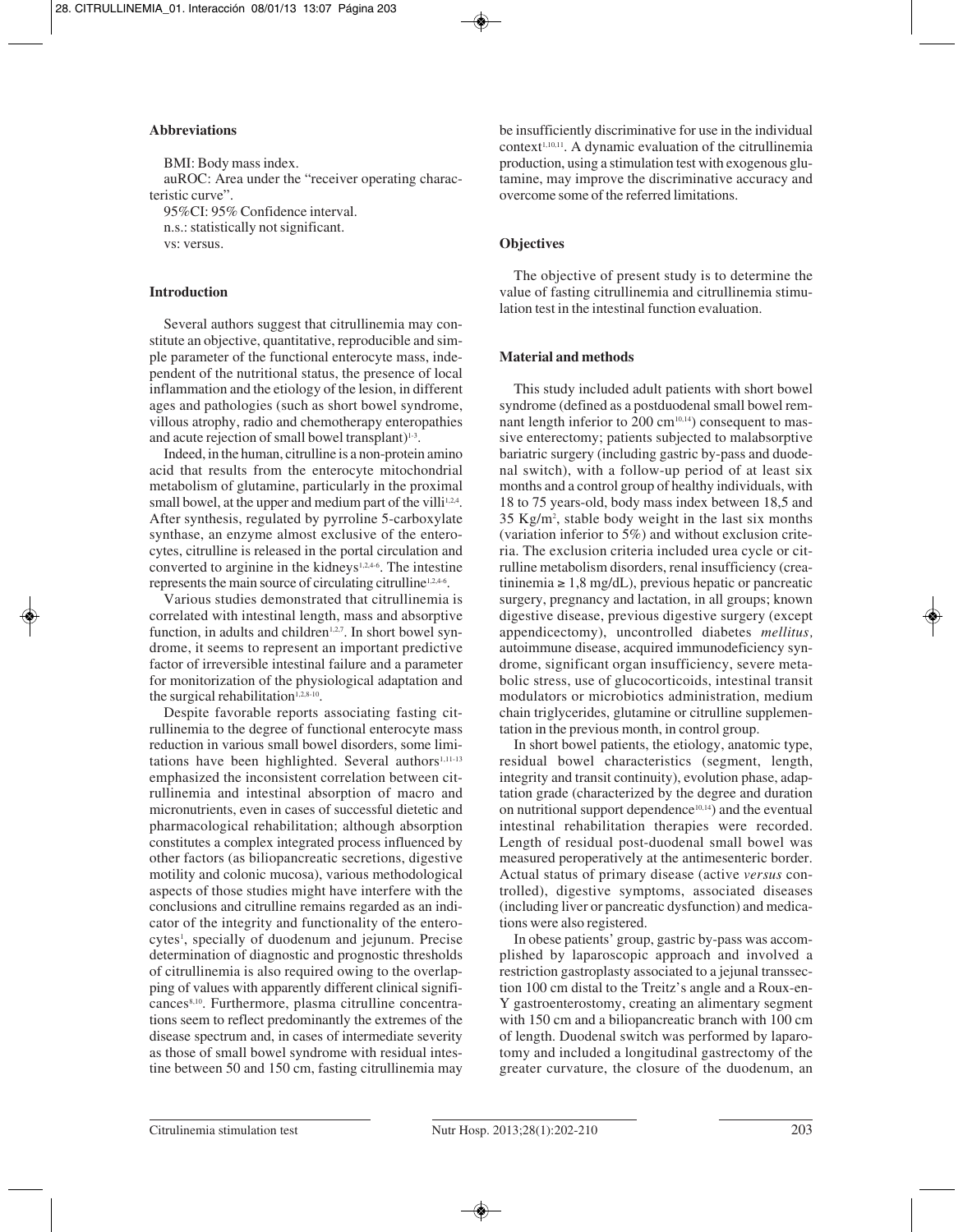intestinal transsection 250 cm proximal to the ileocecal valve and a Roux-en-Y duodenum-ileostomy, with an entero-enterostomy 100 cm proximal to the ileocecal valve, creating an alimentary segment with 150 cm and a common branch (alimentary and biliopancreatic) with 100 cm of length. In patients subjected to bariatric surgery, the preoperative and actual weights, type of surgical technique, follow-up time, comorbidities (such as dyslipidemia, diabetes *mellitus*, arterial hypertension, obstructive sleep apnea, psychiatric disorders and osteoarticular disease) and its evolution (noticing as favorable outcome the restoration of laboratory values and/or the diminution or suspension of the medical therapy) were registered. Digestive symptoms, concomitant diseases (hepatic or pancreatic insufficiency and others) and medications were also noticed.

Blood was collected, after an eight hours fasting period, for determination of amino acid plasma levels (citrulline, glutamine, arginine, ornithine, alanine, isoleucine, proline and glutamic acid) and regular analysis (including serum biochemistry with liver enzymes, ionograme, creatinine, ureic nitrogen and lipids profile; hemograme with leucocyte formula; caolin-cefalin and prothombine times and C-reactive protein). Plasma aminogram was repeated 80 and 120 minutes after the stimulation test that included an oral bolus administration of a L-glutamine solution (0,2 g/Kg) as Glutamine Plus Orange® (Fresenius Kabi, Germany); additional oral ingestion of liquids or solids was forbidden during the test. Each sachet of Glutamine Plus Orange® was diluted in 200 ml of water and contained10 g of glutamine, 9,4 g of maltodextrine and starch, 1 g of fibers, 1,6 mg of β-carotene, 83 mg of vitamin E, 250 mg of vitamin C, 6 mg of sodium, 55 mg of potassium, 3,3 mg of zinc and 50 µg of selenium.

Plasma concentrations of amino acids were studied by ion exchange chromatography in a high pressure system (Biochrom 30 analyzer). Plasma was extracted from blood sampled in ethilenediaminotetraacetic acid and reserved at 4ºC, by centrifugation at 4000 g, 4ºC, during 10 minutes; samples were prepared with ditioteitol 12%, five to 10 minutes, deproteinized with sulfosalicilic acid, 60 minutes at room temperature and, after division of the sediment by centrifugation, were filtered and preserved at -20ºC for subsequent analysis. Relative variation of aminoacidemia between the baseline level and the concentration eighty minutes after the intake of L-glutamine, designated by Δaminoacidemia80, was expressed in percentage and was calculated in accordance to the formula: ΔAminoacidemia80 = (Eighty minute aminoacidemia/Baseline aminoacidemia) × 100 - 100. Creatinine clearance was valued through the Cockcroft e Gault formula<sup>15</sup> based on creatininemia (determined by isotopic dilution mass spectrometry).

Nutrition status was evaluated by anthropometric (actual and usual body weights, height, triceps skinfold thickness and mid-arm circumference)<sup>16-18</sup> and laboratorial (albuminemia) criteria. Anthropometric parameters were determined and valued in consonance to the reference tables (standardized for age and sex) and the Garrow s, McWhirter s and Blackburn's criteria16-18. Height and body weight were measured in upright position with a stadiometer and an electronic scale (Seca 644; Seca, Ltd; Germany) and were registered to the nearest 0,1 cm and 0,1 Kg, respectively. Triceps skinfold thickness corresponds to the mean of three consecutive measurements with a skinfold caliper (Holtain Ltd, Crymych; United Kingdom; 0,2 mm) applied at the back of the non-dominant arm, at the midpoint between the tip of the acromial process of the scapula and the olecranon process of the ulna, three seconds after its application. Mid-arm circumference was measured using a non-stretchable flexible tape, perpendicularly to the long axis of the arm, at same site and position as described for triceps skinfold thickness, in triplicate, to the nearest  $0,1$  cm<sup>16</sup>. Ideal weight was estimated with formulas based on the tables of standardized weight and height and the percentage of excess of weight loss was calculated in concordance with Deitel M *et al*<sup>19</sup>.

Body composition was assessed by single frequency bioelectrical impedance analysis, with determination of the right hand-to-foot resistance at 50 KHz (Bodystat 1500; Bodystat Ltd; British Isles)<sup>20</sup>.

Data management and statistical analysis were performed with SPSS Software version 15 for Windows (SPSS Inc., Chicago, IL), including Qui-square and Student's *t* tests, Anova I, Pearson's correlations and Receiver Operating Characteristic (ROC) curves. Statistical significance was considered at a P value <0,05. Study was conducted in consonance to the principles of the Helsinki declaration<sup>21</sup> and after informed consent of the participant subjects.

# **Results**

Eleven cases of short bowel syndrome with the characteristics described in table I were studied. Six patients presented a type III syndrome and five were in post-adaptation phase; ten were initially submitted to parenteral nutritional support and nine achieved nutritional autonomy. Mean length of «in-continuity» residual small bowel was  $87.5 \pm 48.2$  (30-190) cm (inferior or equal to 50 cm in four patients). Acute mesenteric ischemia was the most frequent subjacent disease (64%). Two cases presented malnutrition (severe in one of them) according to the anthropometric criteria of McWhirter, Blackburn and Garrow and ten (91%) revealed a free-fat mass percentage below the recommended values. Five patients (45,5%) referred diarrhea, defined as daily fecal output superior to 200 g. Hypomagnesaemia was the most frequent electrolytic disturbance (54,6%).

Thirteen patients subjected to bariatric surgical procedures (12 gastric by-pass and one duodenal switch) were included, with a mean follow-up of  $43.5 \pm 20$  (9-76) months (table I). Postoperative excess of weight mean loss was 64,4 ± 15,3 (32,4-84,9)%. Obese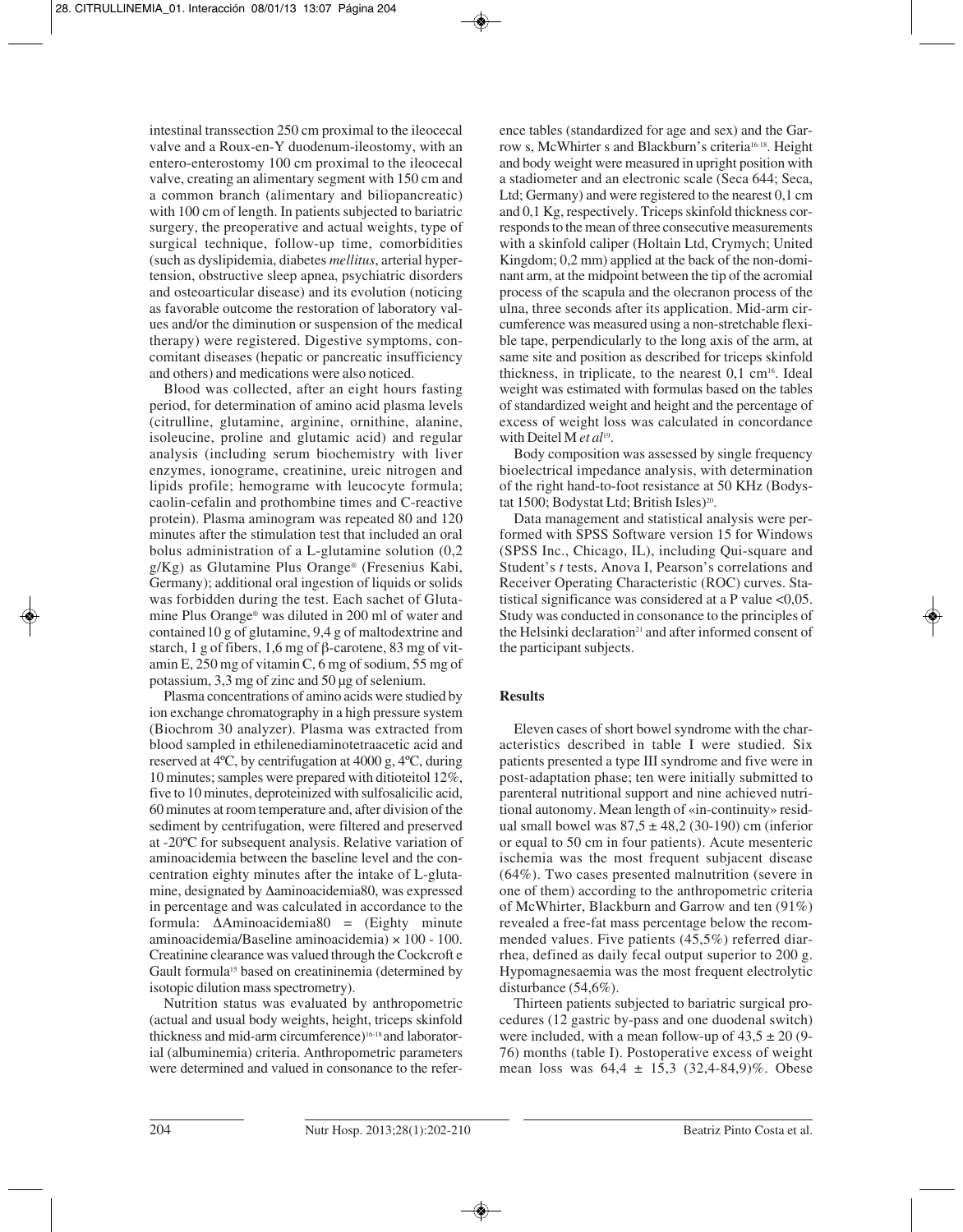| <b>Table I</b>                                                                                                  |
|-----------------------------------------------------------------------------------------------------------------|
| Characteristics of short bowel syndrome cases and of obese patients submitted to bariatric surgery in the study |
| of citrullinemia stimulation test <sup>a</sup>                                                                  |

| Short bowel syndrome group<br>$(n = 11)$  |                          |        | Bariatric surgery group<br>$(n = 13)$ |                            |        |
|-------------------------------------------|--------------------------|--------|---------------------------------------|----------------------------|--------|
|                                           | $\boldsymbol{n}$         | $(\%)$ |                                       | $\boldsymbol{n}$           | $(\%)$ |
| Female gender                             | 6                        | 54,5   | Female gender                         | 9                          | 69,2   |
| Age (years-old)                           | $63,5\pm16,3(36-82)$     |        | Age (years-old)                       | $43,8 \pm 8,7(27-57)$      |        |
| Diagnosis                                 |                          |        | Surgical procedure                    |                            |        |
| Acute mesenteric ischaemia                | 7                        | 63,6   | Gastric by-pass                       | 12                         | 92,3   |
| Anastomotic fistulae <sup>b</sup>         | $\overline{c}$           | 18,2   | Duodenal switch                       | 1                          | 7,7    |
| Crohn's disease                           | 1                        | 9,1    | Follow-up (months)                    | $43,5 \pm 20(9-76)$        |        |
| Intestinal obstruction                    | 1                        | 9,1    | Body weight (Kg)                      |                            |        |
| Type                                      |                          |        | Preoperative                          | $147,6 \pm 29,9$ (103-227) |        |
| III (jejunoileo-colic anastomosis)        | 6                        | 54,6   | Postoperative                         | $89,5\pm13,3(70-113)$      |        |
| I (terminal enterostomy)                  | 3                        | 27,3   | Body mass index (Kg/m <sup>2</sup> )  |                            |        |
| II (jejunocolic anastomosis)              | $\overline{c}$           | 18,2   | Preoperative                          | $55,8\pm 6,4(46,9-68,5)$   |        |
| «In-continuity» intestine                 |                          |        | Postoperative                         | $34,2\pm 4,9(29,1-47,4)$   |        |
| Small bowel (cm) <sup>c</sup>             | 87,5±48,2 (30-190)       |        | Ideal weight $(\%)$                   |                            |        |
| $\leq 50$ cm                              | 4                        | 36,4   | Preoperative                          | $243\pm31,3(196,3-309,1)$  |        |
| 51-149 cm                                 | 6                        | 54,6   | Postoperative                         | 148,5±20,4 (128,4-203,9)   |        |
| 150-200 cm                                | 1                        | 9,1    | Excess of weigh loss $(\%)$           | $64,4\pm 15,3(32,4-84,9)$  |        |
| Colon                                     |                          |        | Previous comorbidities <sup>e</sup>   | 13                         | 100    |
| Right and left colon                      | 6                        | 54,6   | Dislipidemia                          | 9                          | 69,2   |
| Right (segment) and left colon            | 1                        | 9,1    | Arterial hypertension                 | 8                          | 61,5   |
| Left colon                                | 1                        | 9,1    | Obstructive sleep apnea               | 3                          | 23,1   |
| «Derived» intestine                       |                          |        | Depression                            | 3                          | 23,1   |
| Ileon (segment)                           | 1                        | 9,1    | Esophageal reflux disease             | $\overline{c}$             | 15,4   |
| Evolution time (months)                   | $31,8 \pm 42,6(0,5-142)$ |        | Joint disease                         | $\overline{c}$             | 15,4   |
| Postadaptative phase                      | 5                        | 45,5   |                                       |                            |        |
| Adaptation phase                          | 5                        | 45,5   |                                       |                            |        |
| Acute phase                               | 1                        | 9,1    |                                       |                            |        |
| Nutritional autonomy                      | 9                        | 81,8   |                                       |                            |        |
| Parenteral nutrition                      | 10                       | 90,9   |                                       |                            |        |
| Duration $> 30 \text{ days}$ <sup>d</sup> | 4                        | 36,4   |                                       |                            |        |

a Data expressed as (%) or media±standard deviation

b After ileocolic anastomosis for appendicular adenocarcinoma and rectum anterior resection for adenocarcinoma, respectively

 $Residual$  ileum [n=6 (54,6%); 33,7±22,7 (7-65) cm]

d Longer than six months in one case

e Resolution or improvement in all cases

patients presented a mean actual body mass index of  $34.2 \pm 4.9$  kg/m<sup>2</sup> and an excess of body weight of  $48.5 \pm 1.5$ 20,4%. All operated obese showed amelioration or remission of the comorbidities.

Studied groups presented significant differences in the mean values of age, anthropometric parameters, albuminemia, percentage of corporal water and dry fatfree weight (bioelectric impedance analysis) and creatinine clearance (table II). Short bowel patients demonstrated older mean age and lower mean creatinine clearance than control individuals.

Mean citrullinemia in patients with short bowel syndrome was 28,6 ± 11,3 (11-49) µmol/L [*versus* 35,5 ± 11,1 (20-56) µmol/L in operated obese *versus*  $32.2 \pm$ 6,6 (19-42)  $\mu$ mol/L in controls; *n.s.*] (fig. 1) and was less than 25,5 mol/L in 54,5% of them [*versus* 16,7% in the others;  $p = 0.041$ ; sensitivity = 54,6%; specificity  $= 83,3\%$ ; accuracy  $= 74,3\%$ ; negative predictive value = 80%; positive predictive value = 60%; *odds ratio* = 3 (95%CI 1,2-7,6)]. Citrullinemia predictive capacity of short bowel syndrome was low and not significant [*auROC* = 66,7% (95%CI 45,5-87,8)]. Probability of a short bowel syndrome, calculated by the logistic regression model, was inversely related with citrullinemia: 23,4 ± 7,1% (95%CI 20,2-26,6) when superior than 30  $\mu$ mol/L, 41 ± 3,5% (95%CI 38,7-43,4) between 20 and 30 µmol/L and  $52.3 \pm 7.4\%$  (95%CI 34,1-70,6) when inferior than 20  $\mu$ mol/L ( $p = 0.0001$ ). Nevertheless, patients with bowel length below 50 cm presented with higher mean age  $(78 \pm 5.7 \text{ versus } 47.2 \pm 12.9; p =$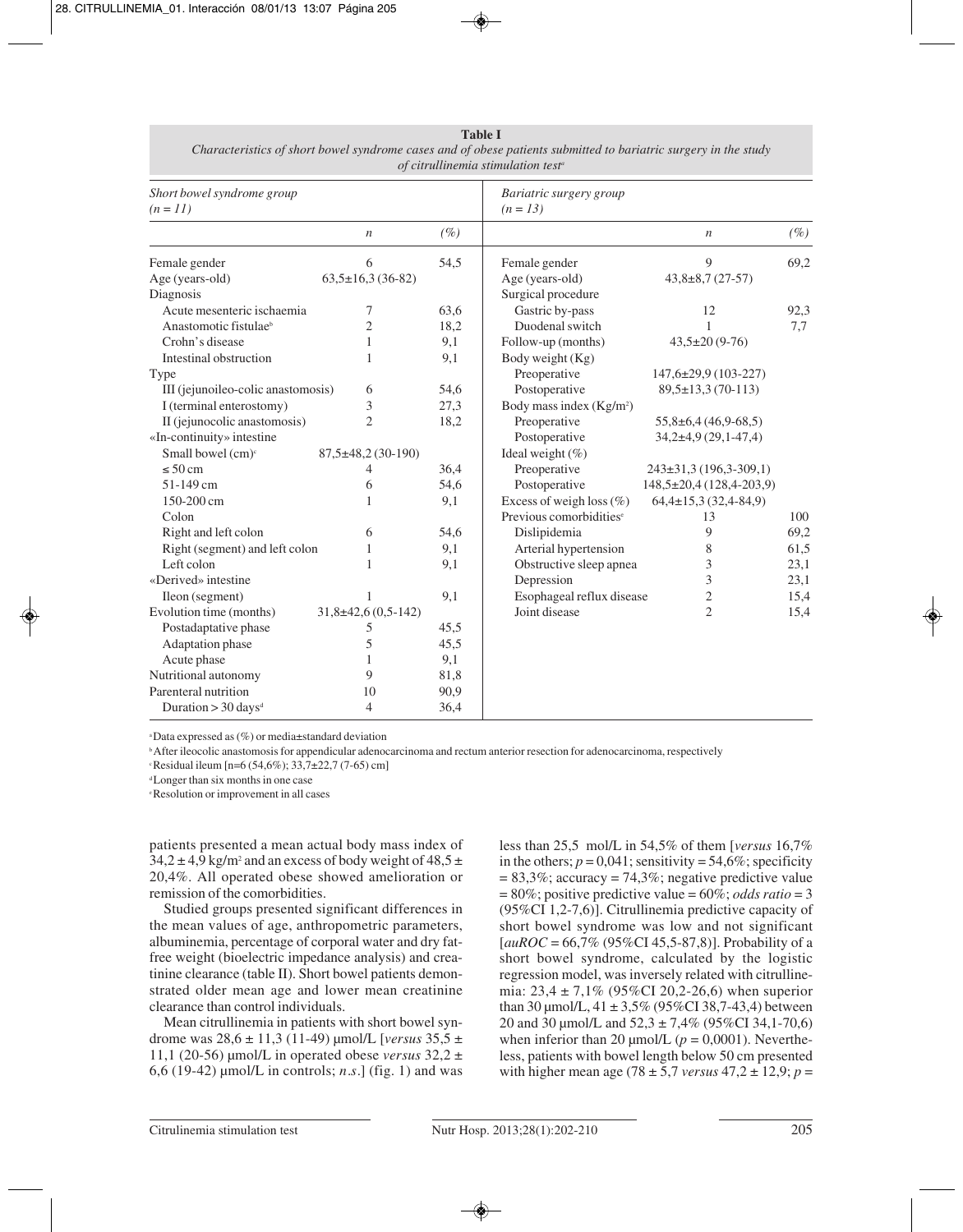| <b>Table II</b>                                                                                                |
|----------------------------------------------------------------------------------------------------------------|
| Results of the clinical evaluation of the individuals of short bowel syndrome, malabsorptive bariatric surgery |
| and control groups in the study of citrullinemia stimulation test <sup><math>\alpha</math></sup>               |

|                                  | Short bowel syndrome<br>$(n = 11)$ | Bariatric surgery<br>$(n = 13)$ | Control                    | $p^b$  |
|----------------------------------|------------------------------------|---------------------------------|----------------------------|--------|
| Gender (male/female)             | 45.5 $vs$ 54.5 $%$                 | 30,8 $vs$ 69,2 %                | 54,5 <i>vs</i> 45,5 %      | n.s.   |
| Age (years-old)                  | $63,5\pm16,3(36-82)$               | $43,8\pm8,7(27-57)$             | $46,3\pm 15,1(28-71)$      | 0,003  |
| Nutritional status               |                                    |                                 |                            |        |
| Anthropometry                    |                                    |                                 |                            |        |
| Weight $(Kg)$                    | $59,6\pm9,3(41-73)$                | $89,5\pm13,3(70-113)$           | $71.3 \pm 16(43-94)$       | 0,0001 |
| Body mass index $(Kg/m2)$        | $23,3\pm4,3(13,5-29,5)$            | $34,2\pm4,9(29,1-47,4)$         | $25,3\pm4,4(18,6-33,6)$    | 0,0001 |
| Mid-arm circumference (cm)       | $24,3 \pm 3,2(17,5-28,5)$          | $33,4\pm5,9(26-45,5)$           | $27,4\pm3,2(23-33,4)$      | 0,0001 |
| Triceps skinfold thickness (mm)  | $12,6\pm8,2(3-25,8)$               | $22,9 \pm 10,1 (7,4-38,5)$      | $14,2\pm 4,5(8,8-21,7)$    | 0,008  |
| Laboratorial criteria            |                                    |                                 |                            |        |
| Albuminemia $(g/dL)$             | $3,9\pm0,7(2,1-4,4)$               | $4,1\pm0.28$ (3.8-4.8)          | $4,7\pm0.29$ (4.3-5,1)     | 0,001  |
| Bioelectrical impedance analysis |                                    |                                 |                            |        |
| Fat mass $(\% )$                 | $30,2\pm7,6(15,9-38,2)$            | $34.5 \pm 11.2(15.1 - 53.9)$    | $26,5\pm10(12,4-44)$       | n.s.   |
| Fat-free mass $(\% )$            | $69,9\pm7,6(62-84)$                | $65,5\pm11,2(46-85)$            | $73,5 \pm 10,5(56-88)$     | n.s.   |
| Water $(\% )$                    | $61,1\pm10,7(46,7-79,7)$           | $49,7\pm7,3$ (35,6-60,5)        | $55,4\pm 5,5(42,3-61,9)$   | 0,007  |
| Dry fat-free weight $(Kg)$       | $6,3\pm3,7(0-12,8)$                | $14.3 \pm 5(9 - 26.3)$          | $13,4\pm 6,4(2,2-20,9)$    | 0,001  |
| Impedance $(\Omega)$             | $522,2\pm 123,8(276-745)$          | $413\pm56.2$ (333-496)          | $521,4\pm 77,7(429-658)$   | 0,005  |
| Creatinine clearance (ml/min)    | $81\pm30.9(34.5-122.8)$            | $175,7\pm35,8(130,8-255,8)$     | $116,1\pm38,5(61,2-181,6)$ | 0,0001 |

a Data expressed as (%) or media±standard deviation

<sup>b</sup>t-Student and χ<sup>2</sup> tests



*Fig. 1.—Mean aminoacidemia levels (µmol/L) in short bowel syndrome (n=11), bariatric surgery (n=13) and control groups (n=11). \* Cit: Citrulline; Orn: Ornithine; Gln: Glutamine; Arg: Arginine; Pro: Proline; Ala: Alanine; Glu: Glutamic acid; Leu: Leucine; Ile: Isoleucine. \*\* Plasma le* $vels \times 10^{-1}$ .

0,0001) and lower creatinine clearance  $(56.8 \pm 9.8 \text{ ver-}$ *sus*  $136.3 \pm 49.2$ ;  $p = 0.0001$ ); two of them  $(50\%)$ , older than 70 years-old and with creatinine clearance below 60 ml/min, demonstrated citrullinemias of 46 and 49 µmol/L, respectively. The lowest citrulline plasma concentration (11 µmol/L) was observed in a 82 yearsold female patient presenting a type III short bowel syndrome with 50 centimeters of residual intestine and submitted to an extended enterectomy, two weeks before, motivated by an acute mesenteric ischemia. Lowest citrullinemia in the obese group occurred after duodenal switch (*n.s.*); citrulline plasma concentrations that exceed the superior reference limit of the laboratory (43 µmol/L) were observed in four obese patients.

In the three groups, citrullinemia didn't correlate with the studied parameters of nutritional evaluation and body composition.

Plasma levels of ornithine, amino acid precursor of citrulline, were lower in short bowel patients  $[68.8 \pm 24]$ (36-104) µmol/L *versus* 74 ± 24,8 (48-141) µmol/L in operated obese *versus*  $94.6 \pm 17.9$  (52-114) µmol/L in controls;  $p = 0.026$  (fig. 1) and inferior to 51,5 mol/L in 66,7% of those cases (*versus* 33,3%; *n.s.*).

In the citrullinemia stimulation test, eighty minutes after the bolus ingestion of L-glutamine, an increase of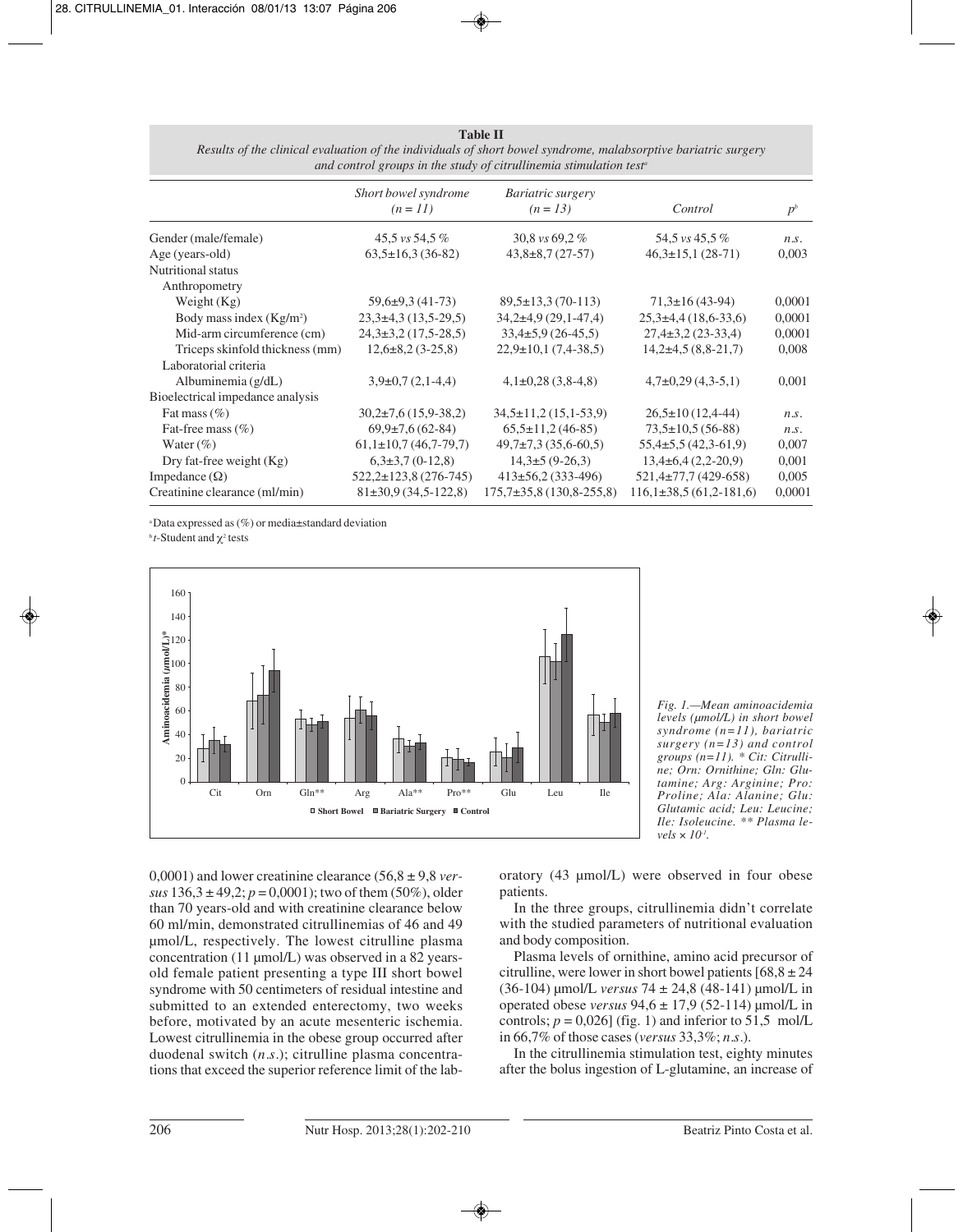

*Fig. 2.—Mean relative variation of aminoacidemias between the baseline levels and the* concentrations at the 80<sup>th</sup> minu*te after a glutamine bolus ingestion (*Δ*Aminoacidemia80) in short bowel syndrome (n=11), bariatric surgery (n=13) and control groups (n=11). \* Cit: Citrulline; Orn: Ornithine; Gln: Glutamine; Arg: Arginine; Pro: Proline; Ala: Alanine; Glu: Glutamic acid; Leu: Leucine; Ile: Isoleucine.*



*Fig. 3.—Evolution of mean citrulline plasma concentrations (µmol/L) during the citrullinemia stimulation test, before and after a L-glutamine bolus ingestion, in short bowel syndrome (n=11), bariatric surgery (n=13) and control groups (n=11).*

plasma concentrations of the analyzed amino acids was observed, except of leucine and isoleucine in all groups, proline in obese and controls and ornithine in controls (fig. 2). In healthy individuals, after eighty minutes, mean increases of citrullinemia and glutaminemia were 38,9 ± 34% (*p* = 0,005) and 52,9 ± 22,4% (*p* = 0,0001), respectively (fig. 2). In short bowel patients, an attenuated and delayed citrulline response to oral L-glutamine was verified, with lower and later peak concentrations; in obese, the reduction of citrullinemia after the  $80<sup>th</sup>$ minute was slower and attenuated (fig. 3).

Mean ΔCitrullinemia80 values were inferior in short bowel patients (33,8 ± 58,8 *versus* 36,9 ± 28,1%; *n.s.*) (fig. 2) but its diagnostic accuracy was lower than that of baseline citrullinemia and also not significant [*auR.O.C.* = 54,5% (95%CI 30,4-78,7), *n.s. versus* 66,7% (95%CI 45,5-87,8), *n.s.*, respectively]. Mean ΔCitrullinemia80 values inferior to 8,75% were observed in 36,4% of short bowel patients [*versus*  $4,2\%$  in the others;  $p = 0.026$ ; sensitivity =  $36,4\%$ ; specificity =  $95,8\%$ ; accuracy =  $77,1\%$ ; negative predictive value  $= 76,7\%$ ; positive predictive value = 80%; *odds ratio* = 3,1 (95%CI 1,3-137,7)]. ΔCitrullinemia80 revealed a significant and high predictive capacity of a short bowel remnant inferior or equal to 50 cm (*auR.O.C.* = 82,3%, 95%CI 61,7-102,8, *p* = 0,038); mean values lower to 31,5% were observed in all of those patients (*versus* 45,2%, *n.s.*). Probability of a short bowel inferior or equal to 50 cm, calculated by the logistic regression model, was inversely and significantly related with  $\Delta$ citrullinemia80: 55,5  $\pm$  32,1% (95%CI 4,4-106,6) when lower than  $0\%$ ,  $10.9 \pm 3.2\%$ (95%CI 9,1-12,8) between 0 and 31,5% and  $1.5 \pm 1.5$ % (95%CI 0,7-2,3) when higher than 31,5% (*p* = 0,0001). Δcitrullinemia80 didn't correlated significantly with the analyzed nutritional and body composition parameters except with the body water percentage (Pearson's coeffi $cient = 34.9\%$ ;  $p = 0.04$ ).

## **Discussion**

In this study, according to the literature<sup>1</sup>, short bowel syndrome cases presented, in comparison with controls, lower plasma concentrations of citrulline (*n.s*.), arginine  $(n.s.)$  and ornithine  $(p = 0,026)$  and higher levels of glutamine (*n.s*.).

Mean values of citrullinemia were lower in short bowel patients (although with a statistically not significant difference) and inferior to 25,5 mol/L in 54,5% of those cases (*versus* 16,7%;  $p = 0.041$ ). This threshold, although with low sensitivity, was associated with high specificity and negative predictive values and was similar to those described in others series<sup>1</sup>. According to Crenn P *et al*<sup>10</sup>, a citrullinemia lower than 30 µmol/L, in adults, is associated with short bowel syndrome with a sensitivity of 77% and a specificity of 75% (diagnosis) and a concentration below 20 µmol/L determines the definitive character of the intestinal failure (prognosis) with a sensitivity and a specificity of 92 and 90%, respectively.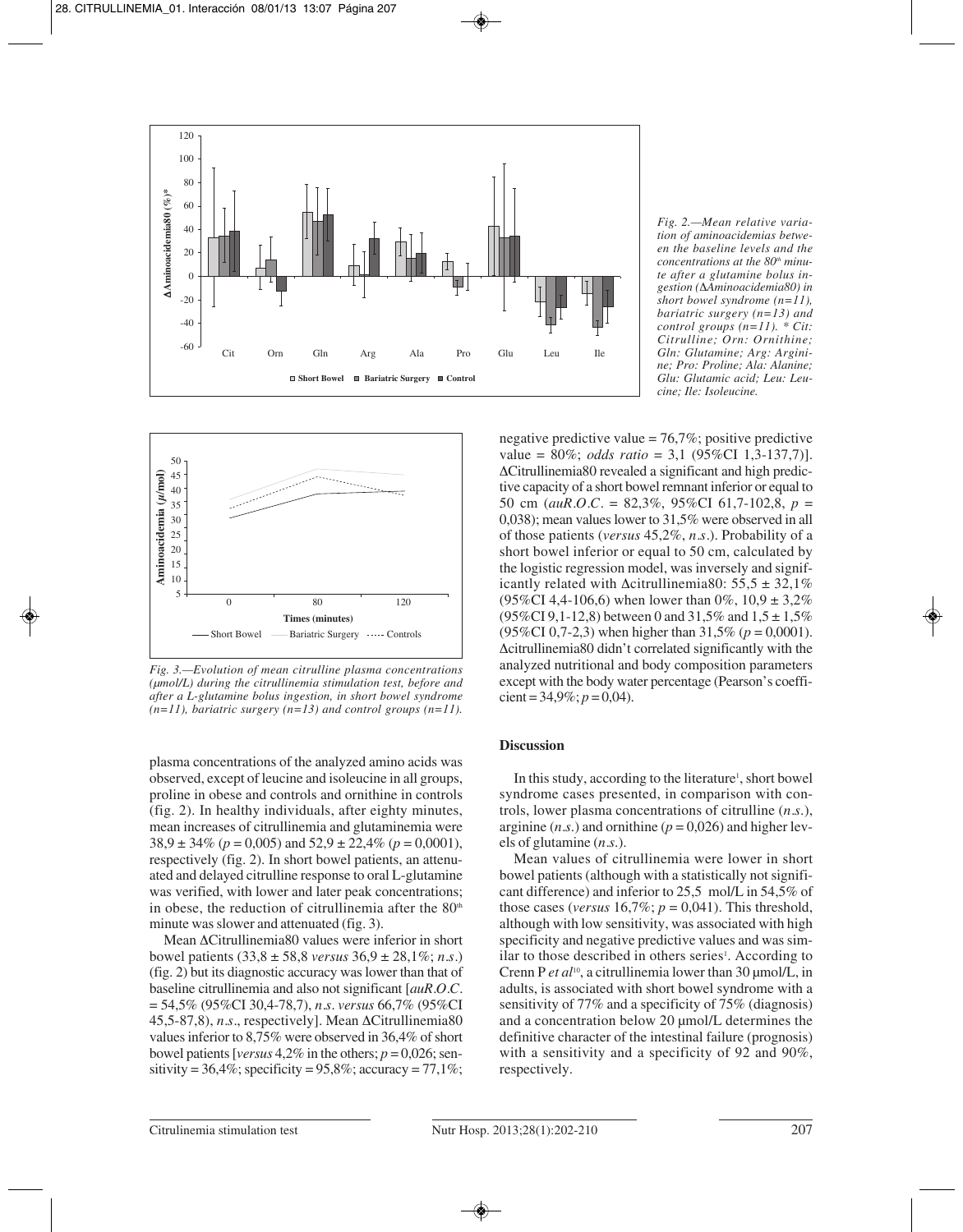Significantly older age and lower creatinine clearance of short bowel syndrome patients when compared to controls might have contributed to minimize the difference between the citrulline plasma levels of both groups; because those factors are generally associated with elevation of citrullinemia<sup>1</sup>. Furthermore, the small number of short bowel patients included in this study, 63,7% with more than 50 cm of remnant intestine and 82% with oral nutritional autonomy, might have contributed for the absence of a significant difference between mean citrullinemias of the two groups. Unexpected high citrullinemia in two elderly patients with less than 50 cm of residual bowel, probably related with the deterioration of renal function, contributed to the absence of a statistically significant relation between citrullinemia and this pejorative prognostic factor.

In this series, the relative reduction of mean citrullinemia values in short bowel patients seems to be independent of the nutritional status, as those weren't significantly related with the evaluated nutritional and body composition criteria; those results were concordant with the literature<sup>1</sup> and represent an advantage of citrullinemia as a parameter of evaluation of the intestinal function.

Morbid obese patients included in the current series underwent bariatric procedures with a simultaneous malabsorptive and restrictive character and a potential influence to reduce citrullinemia derived, among other factors, from the exclusion of the proximal 100 to 150 cm of the jejunum. Postoperative mean loss of excess of weight **[**62,7 ± 14,6 (32,4-83) after gastric by-pass and 84,9% after duodenal switch**]** was similar to the data published in the literature<sup>22,23</sup>.

Mean values of fasting citrullinemia in patients submitted to bariatric surgery were within the reference range of healthy occidental individuals  $[40 \pm 10]$  (20-60) mol/L**]**<sup>1</sup> and were analogous to those observed in controls. Those results might be attributed to a nondeclared low protein diet, an inadequate acuity of citrullinemia to detect the malabsorptive consequences of bariatric surgery and to the fact that citrullinemia may reflect the global intestinal function, including that of the segments excluded of the digestive circuit. In omnivorous animals, the intestine-kidney citrullinearginine metabolism seems to represent a process of fast adaptation to the variations of protein ingestion, with preference for the citrulline pathway in low protein diets (in order to reduce the liver uptake of arginine and the ureagenesis)<sup>1</sup>. Morimoto BH *et al*<sup>24</sup> also demonstrated that citrulline production by the gut increased, by disinhibition of ornithine carbamoyltransferase, when the protein supply was low. In our study, citrullinemia exceed, unexpectedly, the reference limit in four obese operated patients; moreover, the different responses of plasma levels of arginine and ornithine to the stimulation test in obese group and controls also reinforce this low protein diet theory.

Globally, none of the studied individuals demonstrated clinical manifestations suggestive of an eventual and inherited enzymatic disease related with the Krebs-Henseleit cycle, like ornithine transcarbamoylase deficiency or citrullinemia (consequent to a disorder of the argininosuccinate synthase activity), susceptible to influence citrulline plasma levels<sup>4</sup>.

In 2007, Papadia C *et al*<sup>8</sup> demonstrated a quadratic (and not linear) correlation, positive, strong and statistically significant, between citrullinemia and intestinal length; concentrations higher than 23 µmol/L were associated to normal length, lower than 21 µmol/L suggested a dependence on parenteral nutritional and below 12  $\mu$ mol/L indicated an intestine with less than 50 cm; but, the positive relationship between citrullinemia and small bowel length was attenuated for higher citrulline values. Clinical relevance of citrullinemia would be greater in those patients with intermediate remnant small bowel length (50 to 150 cm), more challenging in terms of defining prognosis, namely in predicting the irreversible intestinal failure and monitoring the rehabilitation treatment.

In order to determine the potential clinical interest of a dynamic evaluation of citrullinemia, to improve its diagnostic and prognostic discriminative accuracies, a stimulation test with exogenous glutamine was performed in this study. In the enterocyte, citrulline is synthesized from glutamine, that constitutes more than 80% of its precursors and was obtained, in a considerable proportion  $(66\%)$  from the intestinal lumen<sup>2,11</sup>; in 2008, Peter JHC *et al*<sup>11</sup> found, in 19 healthy individuals, that an oral bolus of alanine-glutamine dipeptide causes a time-dependent rise of citrullinemia up to a peak concentration after  $77 \pm 16$  minutes. So, an oral intake of glutamine might increase citrulline output to an extent reflecting the enterocyte functional capacity. Those were the basis for introducing a new modified stimulation test for intestinal function evaluation, with determination of citrullinemia 80 minutes after the administration of L-glutamine, in a weight-adapted dose and an oral formulation.

In fact, in present series, oral L-glutamine, although its relative instability and low solubility in water<sup>11</sup> triggers a significant initial increment of glutamine and citrulline plasma levels in healthy controls followed, after eighty minutes, by a decrease, perhaps associated with the conversion of citrulline into arginine. A close correlation between glutamine uptake and citrulline release by the gut has been demonstrated in adults<sup>25</sup>; glutamine seems to activate argininosuccinate synthase and thus to favor recycling of citrulline into arginine26. In short bowel syndrome patients, an expected attenuated and delayed citrulline response to the oral L-glutamine was verified.

Although mean ΔCitrullinemia80 values were inferior in short bowel patients  $(33.8 \pm 58.8 \text{ versus } 36.9 \pm \text{)}$ 28,1%; *n.s.*), especially in cases with unfavorable prognostic factors such as an intestine remnant shorter than 50 centimeters, ΔCitrullinemia80 diagnostic accuracy for short bowel syndrome was lower than that of baseline citrullinemia and also not significant. Nevertheless, ΔCitrullinemia80 revealed a significant and high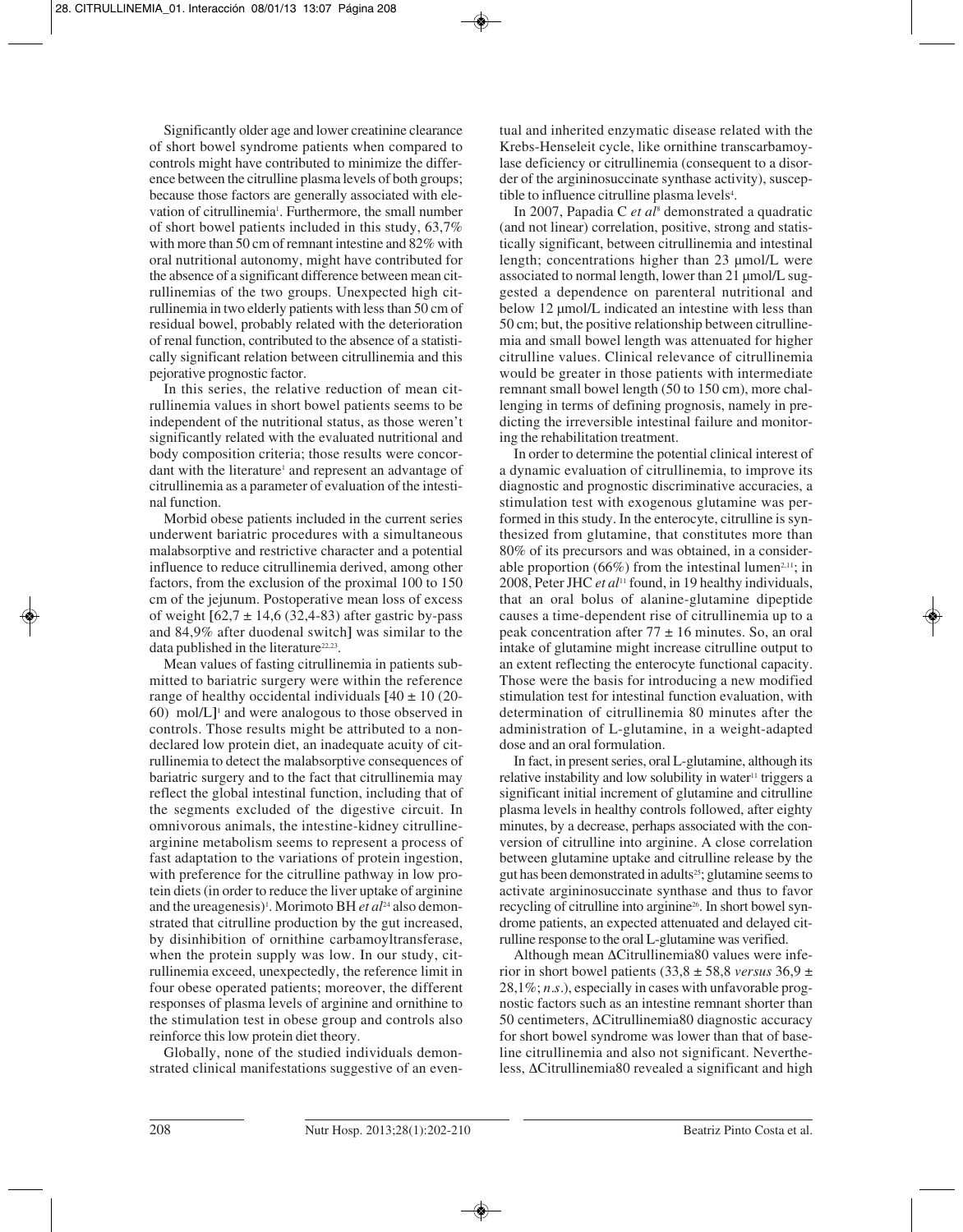predictive capacity of a short bowel remnant inferior or equal to 50 cm.

The stimulation test reflects predominantly the function of proximal small bowel since glutamine, as virtually all amino acids, is absorbed in the first 100 to 150 cm of intestine and jejunum represents the main site of production of citrulline<sup>1,11</sup>; this might constitute a limitation of the test as the intestinal adaptation process to short bowel syndrome occurs principally in the ileum.

In the stimulation test, a pronounced variability of the results of citrullinemia analysis was evident, even within the three analyzed groups. Plasma concentrations of amino acids were determinate by ion exchange chromatography which is considered the reference method and allows a rapid and fully automatized assay; however, the use of reversed liquid phase chromatography, associated with higher sensitivity (although with lower reproducibility) might be more advantageous for this sequential analysis $1,2,4$ .

Finally, the potential relevance of ornithine, an immediate precursor of citrulline in the urea cycle<sup>1,4</sup>, in the intestinal function evaluation is difficult to anticipate and justifies further investigation.

The principal limitation of this study was the low dimension of the sample, similarly to many other published series concerning this subject; it may have contributed to the apparently disappointing accuracy of fasting and stimulated citrullinemias. Preponderance of short bowel patients with favorable prognosis, particularly with oral nutritional autonomy and type III syndrome and the heterogeneity of the cases also concurred to difficult the analysis of our results. Nevertheless, those results seem to be concordant with the interest of citrullinemia as a promising parameter for the evaluation of intestinal function.

## **Conclusions**

Present preliminary analysis suggests that citrullinemia, although susceptible to clinical and analytical interferences, may be useful in short bowel syndrome for prognosis definition and monitorization.

In this study, citrullinemia stimulation test with oral Lglutamine was feasible and, although its diagnostic accuracy seems to be similar to fasting citrullinemia in short bowel syndrome context, it may improve the predictive capacity of severity. Further investigation is required to determine its clinical relevance and applicability.

## **Authors' contributions**

BPC: Conception and design of the study; acquisition, analysis and interpretation of data and writing the article. MS: Acquisition of data and revision of the article. MS: Acquisition of data and revision of the article. CV: Acquisition of data and revision of the article. MG: Acquisition, analysis and interpretation of data; writing and revising the article. FCS: Analysis and interpretation of data; drafting and revising the article. All authors: Reading and approval of the final version of the manuscript.

#### **References**

- 1. Crenn P, Messing B, Cynober L. Citrulline as a biomarker of intestinal failure due to enterocyte mass reduction. *Clin Nutr* 2008; 27: 328-39.
- 2. Curis E, Crenn P, Cynober L. Citrulline and the gut. *Curr Opin Clin Nutr Metab Care* 2007; 10: 620-6.
- 3. Blasco Alonso J, Serrano Nieto J, Navas López VM, Barco Gálvez A, Vicioso I, Carazo Gallego B, Ortiz Pérez P, Sierra Salinas C: Plasma citrulline as a marker of loss of enterocitary mass in coeliac disease in childhood. *Nutr Hosp* 2011; 26:807-13.
- 4. Curis E, Nicolis I, Moinard C, Osowska S, Zerrouk N, Bénazeth S, Cynober L. Almost all about citrulline in mammals. *Amino Acids* 2005; 29: 177-205.
- 5. Bertholo RF, Burrin DG. Comparative aspects of tissue glutamine and proline metabolism. *J Nutr* 2008; 138: 2032S-2039S.
- 6. Deutz NEP. The 2007 ESPEN Sir David Cuthbertson lecture: Amino acids between and within organs. The glutamate-glutamine-citrulline-arginine pathway. *Clin Nutr* 2008; 27: 321-6.
- 7. Picot D, Garin L, Trivin F, Kossovsky MP, Darmaun D, Thibault R. Plasma citrulline is a marker of absorptive small bowel length in patients with transient enterostomy and acute intestinal failure. *Clin Nutr* 2010; 29: 235-42.
- 8. Papadia C, Sherwood RA, Kalantzis C, Wallis K, Volta U, Fiorini E, Forbes A. Plasma citruline concentration: a reliable marker of small bowel absortive capacity independent of intestinal inflammation. *Am J Gastroenterol* 2007; 102: 1474-82.
- 9. Wales PW, de Silva N, Langer JC, Fecteau A. Intermediate outcomes after serial transverse enteroplasty in children with short bowel syndrome. *J Pediatr Surg* 2007; 42: 1804-10.
- 10. Crenn P, Condray-Lucas C, Thuillier F, Cynober L, Messing B. Postabsorptive plasma citrulline concentration is a marker of absortive enterocyte mass and intestinal failure in humans. *Gastroenterology* 2000; 119: 1496-505.
- 11. Peters JH, Wierdsma NJ, Teerlink T, van Leeuwen PA, Mulder CJ, van Bodegraven AA. The citrulline generation test: proposal for a new enterocyte function test. *Aliment Pharmacol Ther* 2008; 27: 1300-10.
- 12. Luo M, Fernández-Estívariz C, Manatunga AK, Bazargan N, Gu LH, Jones DP, Klapproth JM, Sitaraman SV, Leader LM, Galloway JR, Ziegler TR. Are plasma citrulline and glutamine biomarkers of intestinal absorptive function in patients with short bowel syndrome? *J Parenter Enteral Nutr* 2007; 31: 1-7.
- 13. Peters J, Wierdsma N, Teerlink T, van Leeuwen P, Mulder C, van Bodegraven A. Poor diagnostic accuracy of a single fasting plasma citrulline concentration to assess intestinal energy absorption capacity. *Am J Gastroenterol* 2007; 102: 1-6.
- 14. O'Keefe SJD, Buchman AL, Fishbein TM, Jeejeebhoy KN, Jeppesen PB, Shaffer J. Short bowel syndrome and intestinal failure: consensus definitions and overview. *Clinical Gastroenterology and Hepatology* 2006; 4: 6-10.
- 15. Cockcroft DW, Gault H. Prediction of creatinine clearance from serum creatinine. *Nephron* 1976; 16: 31-5.
- 16. Ravasco P, Camilo ME, Gouveia-Oliveira A, Adam S, Brum G. A critical approach to nutritional assessment in critically ill patients. *Clin Nutr* 2002; 21: 73-7.
- 17. Heymsfield SB, Baumgartner RN, Pan SF. Nutritional assessment of malnutrition by anthropometric methods. In: Shils ME, Olson JA, Shike M, Ross AC, Eds. Modern nutrition in health and disease, 9<sup>th</sup> edn. Baltimore: Williams and Wilkins, 1998: 903-21.
- 18. Frisancho AR. New norms of upper limb fat and muscle areas for assessment of nutritional status. *Am J Clin Nutr* 1981; 34: 2540-5.